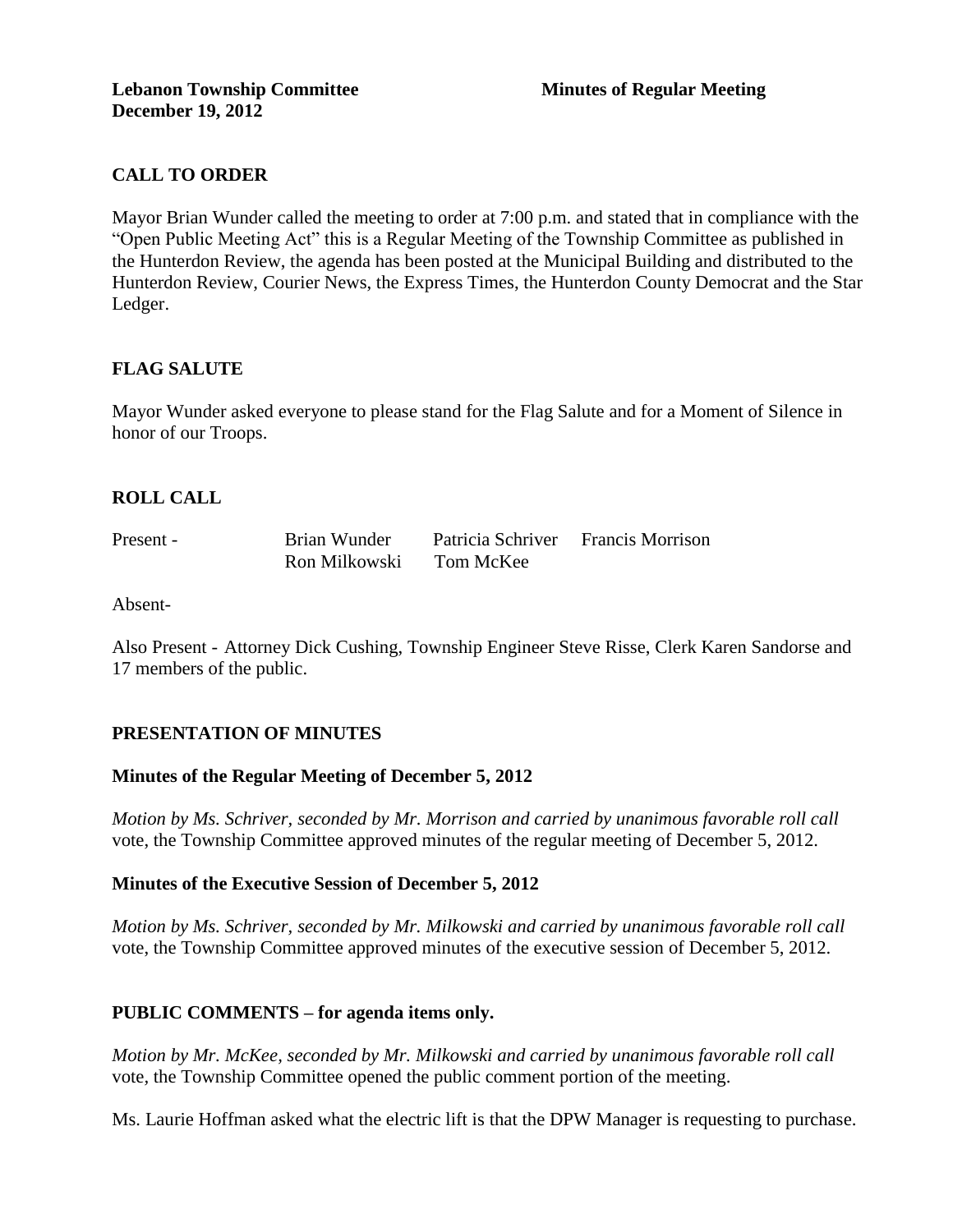LTCM 12/19/2012 Page 2 of 12

*Motion by Ms. Schriver, seconded by Mr. McKee and carried by unanimous favorable roll call vote,* the Township Committee closed the public comment portion of the meeting.

### **RESOLUTIONS**

### **Resolution No. 107-2012 – Extension of the Interlocal Services Agreement – MCNH**

*Motion by Mr. McKee, seconded by Ms. Schriver and carried by unanimous favorable roll call vote,* the Township Committee approved Resolution No. 107-2012.

## **TOWNSHIP OF LEBANON COUNTY OF HUNTERDON STATE OF NEW JERSEY RESOLUTION NO. 107-2012 RESOLUTION TO APPROVE THE EXTENSION OF THE INTERLOCAL SERVICES AGREEMENT ENTERED INTO IN 2008, AS AMENDED FOR THE MUNICIPAL COURT OF NORTH HUNTERDON, AS PER N.J.S.A. 40A:65-5.A.**

WHEREAS, the Town of Clinton, the Township of Franklin, the Borough of Glen Gardner, the Borough of High Bridge, and the Township of Lebanon, ("Member Towns") are Members of a Joint Municipal Court known as the Municipal Court of North Hunterdon, ("the Court"), pursuant to an Interlocal Services Agreement entered into in 2008, as amended in 2009 (the "Agreement"), which will expire on December 31, 2012; and,

WHEREAS, the Agreement provides that it may be renewed for two (2) additional five (5) year periods; and,

WHEREAS, the Court will cease accepting new matters after December 31, 2012 and will cease the active scheduling and adjudication of cases as February 28, 2013; and,

WHEREAS, it is necessary to extend the Agreement to March 31, 2013; and

WHEREAS, the Member Towns are parties to a Shared Services Agreement to provide for the storage, security and administration of the Court files and records and the continuation of business, as required, after cessation of the Court's regular functions; and,

WHEREAS, the Member Towns enter into this Shared Services Agreement pursuant to the Uniform Shared Services and Consolidation Act, N.J.S.A. 40A:65-1, et seq.

NOW, THEREFORE, BE AND IT IS HEREBY RESOLVED, as follows:

1. The Extension Agreement is hereby approved for the term commencing on January 1, 2013 and ending on March 31, 2013.

2. The Mayor and Municipal Clerk are hereby authorized and directed to execute an Agreement to Extend the Interlocal Services Agreement entered into in 2008, as Amended, to March 31, 2013.

3. The Mayor and Municipal Clerk are hereby further authorized to execute any further documents and take any further action necessary to achieve the purpose of the Extension Agreement, as renewed and extended, and to comply with its terms.

4. Upon the passage of this resolution, a copy of the Extension Agreement shall be on file with the Municipal Clerk for public inspection during normal business hours.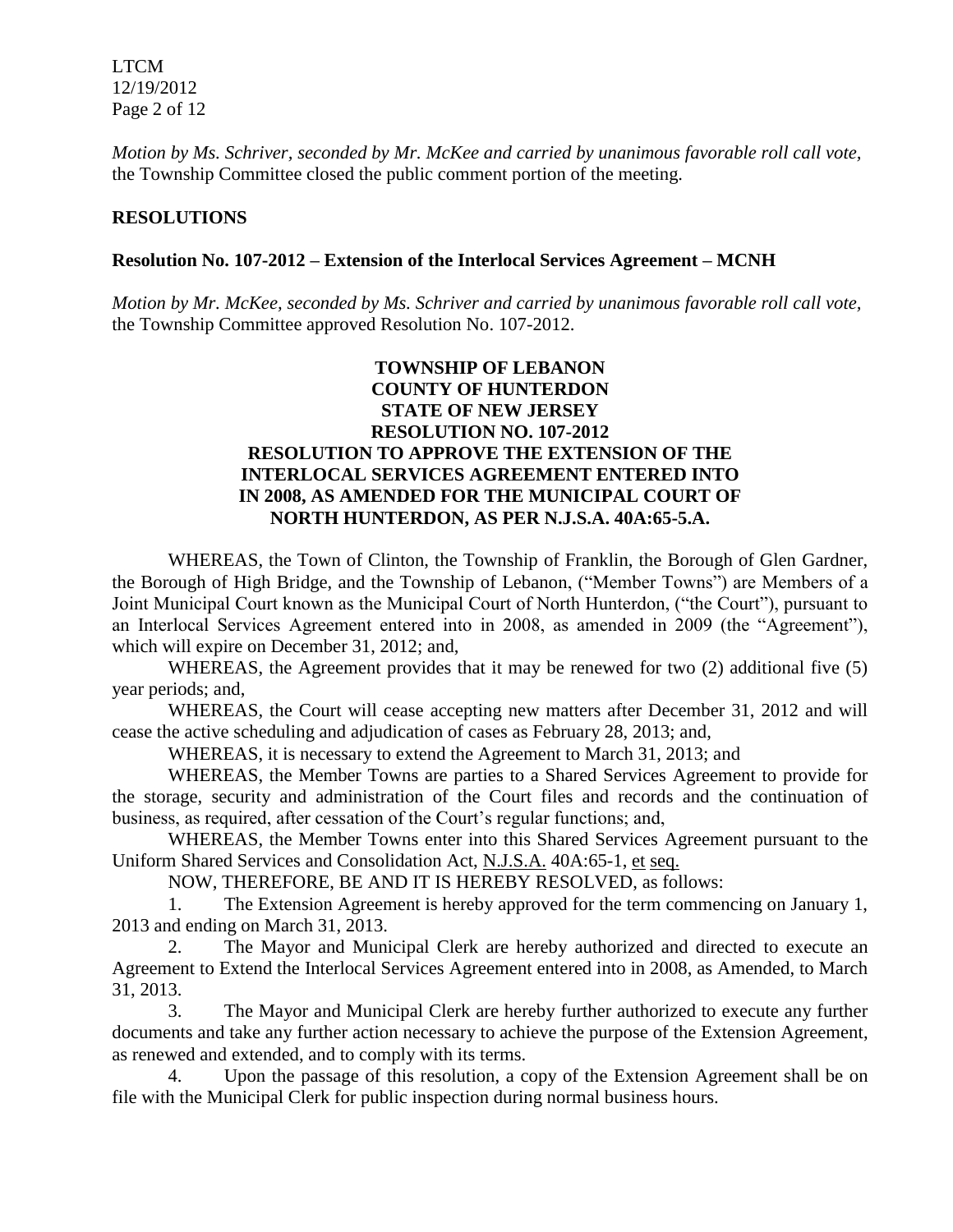LTCM 12/19/2012 Page 3 of 12

### **Resolution No. 108-2012 – Lease Extension Agreement – MCNH**

*Motion by Mr. McKee, seconded by Mr. Milkowski and carried by favorable roll call vote, the* Township Committee approved Resolution No. 108-2012 as written below.

## **TOWNSHIP OF LEBANON COUNTY OF HUNTERDON STATE OF NEW JERSEY RESOLUTION NO. 108-2012 RESOLUTION APPROVING LEASE EXTENSION AGREEMENT FOR THE MUNICIPAL COURT OF NORTH HUNTERDON AND AUTHORIZING COURT COMMITTEE PRESIDENT TO EXECUTE THE LEASE AGREEMENT**

WHEREAS the Township of Lebanon is a current Member of the Municipal Court of North Hunterdon, and established and governed by N.J.S.A. 2B:12-et. seq.; and

WHEREAS, the Municipal Court of North Hunterdon presently leases premises located at 1322 Route 31 north, Annandale, Hunterdon County, NJ, from 1322 Clinton Associates, L.L.C., which lease expires on December 31, 2012; and

WHEREAS, the Municipal Court of North Hunterdon will require an extension of the lease from January 1, 203 to March 31, 2013 in order to process its pending cases; and,

WHEREAS, and agreement has been reached between the Landlord and the current members of the Municipal Court of North Hunterdon for an extension of the lease to March 31, 2013, as set forth in a Lease Extension Agreement on file with the Clerk of Lebanon Township; and NOW THEREFORE, BE IT RESOLVED as follows:

1. The Township of Lebanon approves the Lease Extension Agreement between 1322 Clinton Associates, L.L.C. and the Municipal Court of North Hunterdon for the priod from January 1, 2013 to March 31, 2013, to be executed by Mayor Brian Wunder, the Court Committee President, on behalf of the current members of the Municipal Court of North Hunterdon; and

2. The Municipal Clerk is hereby authorized to forward a certified true copy of this Resolution to John R. Lanza, Esq. 5 Main St., PO Box 2520, Flemington, NJ 08822, to be annexed to the fully executed Lease Extension Agreement.

### **Resolution No. 109-2012 – Cancelation of Capital Ordinances**

*Motion by Ms. Schriver, seconded by Mr. McKee and carried by unanimous favorable roll call vote,* the Township Committee approved Resolution No. 109-2012 as attached.

## **TOWNSHIP OF LEBANON COUNTY OF HUNTERDON STATE OF NEW JERSEY A RESOLUTION NO. 109-2012**

### **Resolution No. 110-2012 - Redemption of Tax Sale Certificate**

*Motion by Mr. Milkowski, seconded by Ms. Schriver and carried by unanimous favorable roll call*  vote, the Township Committee approved Resolution No. 110-2012 as written below.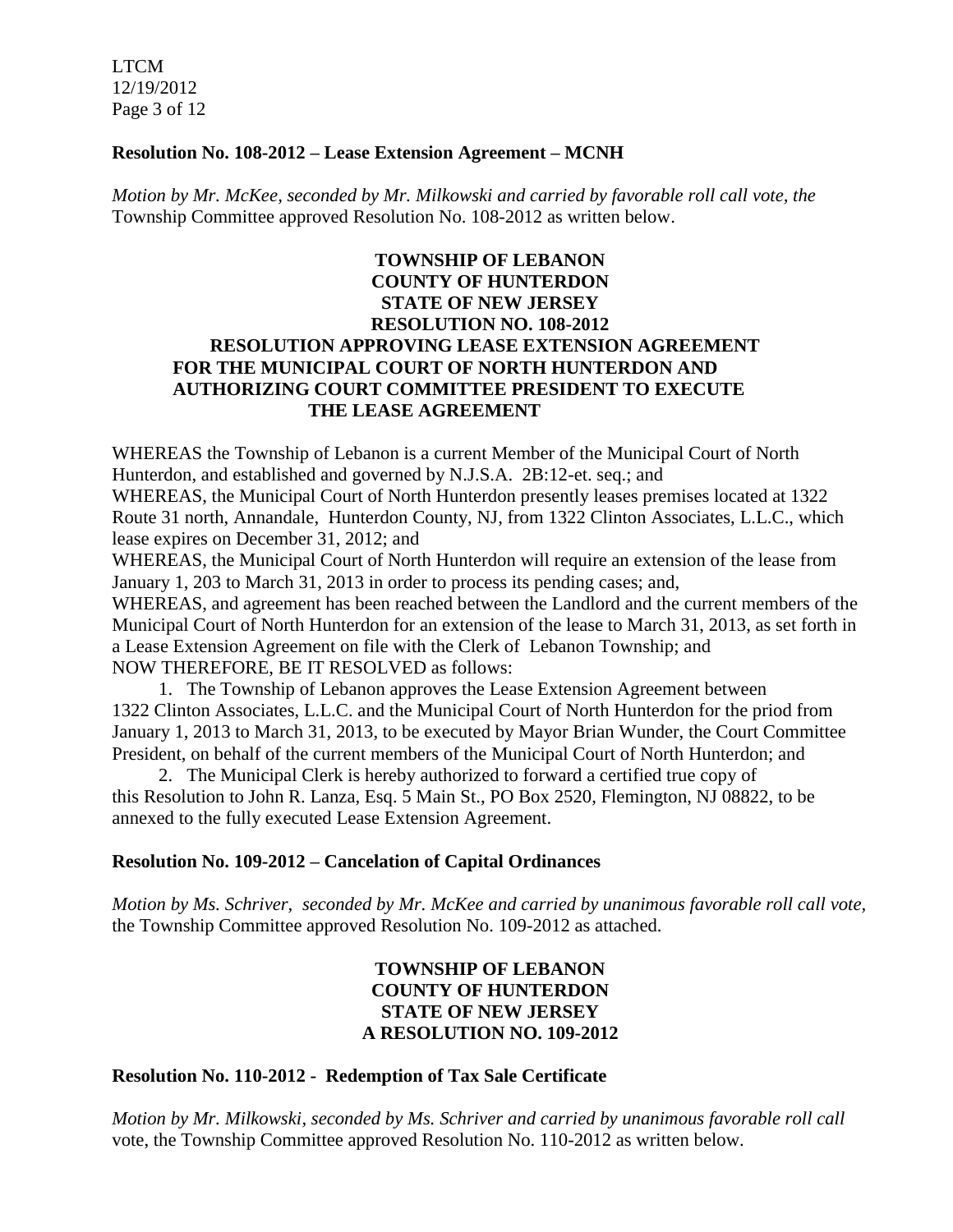### **TOWNSHIP OF LEBANON COUNTY OF HUNTERDON STATE OF NEW JERSEY RESOLUTION NO. 110-2012 REDEMPTION OF TAX SALE CERTIFICATE**

WHEREAS the Tax Collector did sell a Tax Sale Certificate # 201207 on October 12, 2012 on Block 51, lot 19 to Lebanon Township and,

WHEREAS the amount of \$72.21 has been collected from the Estate of Charles Zawatski, by Kathleen Parkington, executrix of his estate for this property located at 29 Sharrer Road,

THEREFORE BE IT RESOLVED that the Treasurer be authorized to prepare and the Mayor, Treasurer and Clerk be authorized to sign a check in the amount of \$72.21 payable to Lebanon Township for this redemption.

### **Resolution No. 111-2012 - Refund for Overpayment of Taxes**

*Motion by Ms. Schriver, seconded by Mr. McKee and carried by unanimous favorable roll call vote,* the Township Committee approved Resolution No. 111-2012 as written below.

### **TOWNSHIP OF LEBANON COUNTY OF HUNTERDON STATE OF NEW JERSEY RESOLUTION NO. 111-2012 REFUND FOR OVERPAYMENT OF TAXES**

WHEREAS there exists an overpayment of 2012 taxes for the following properties, and WHEREAS these amounts have been requested for refund by the homeowners, THEREFORE BE IT RESOLVED, that the Treasurer be authorized to prepare and Mayor, Treasurer and Clerk be authorized to sign a refund check for the following properties:

| Block/Lot    | Owner:                    | Amount: |
|--------------|---------------------------|---------|
| 61/7.01Q0185 | Thomas & Paula Haborak    | 1651.45 |
| 64/7.04Q0196 | Jeffrey & Laura Gargiullo | 1116.57 |

Total: \$2,768.02

## **Resolution No. 112-2012 – Cancel Overpaid Taxes**

*Motion by Mr. McKee, seconded by Ms. Schriver and carried by unanimous favorable roll call vote,* the Township Committee approved Resolution No. 112-2012 as written below.

> TOWNSHIP OF LEBANON COUNTY OF HUNTERDON STATE OF NEW JERSEY RESOLUTION NO. 112-2012 CANCEL OVERPAID TAXES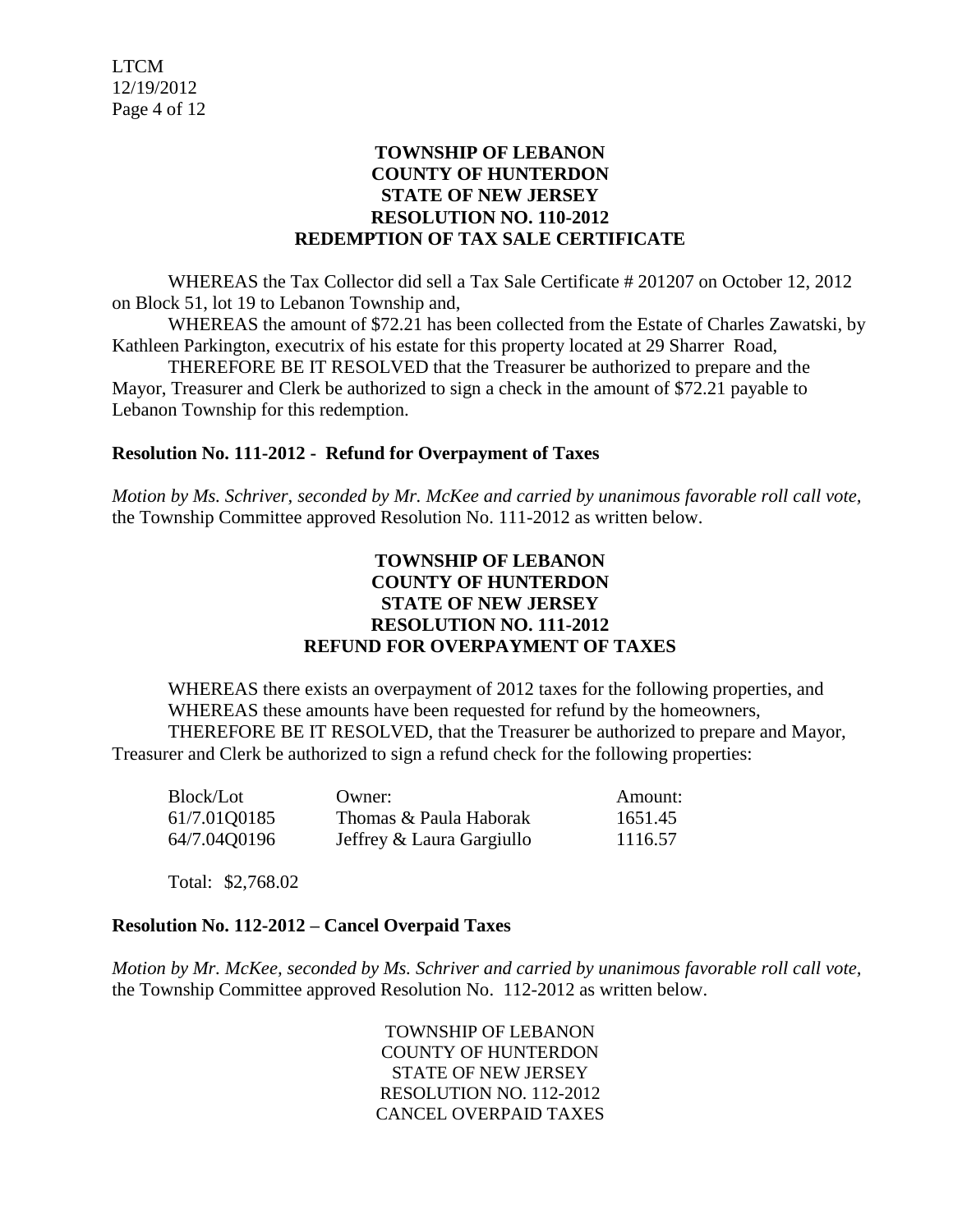LTCM 12/19/2012 Page 5 of 12

WHEREAS N.J.S.A.40A:5-17.1 allows for amounts of \$5.00 and less of overpaid taxes to be cancelled, and

WHEREAS the following amounts are overpaid for 2011, and

WHEREAS it is the desire of the Tax Collector to clear these small credit balances before the New Year,

THEREFORE, BE IT RESOLVED that the following amounts be cancelled and placed in surplus:

| Block/Lot |        | <b>AMOUNT:</b> |
|-----------|--------|----------------|
| 3/5       |        | .02            |
| 10/56     |        | .01            |
| 11/8      |        | .01            |
| 12/10.13  |        | .17            |
| 12/49.14  |        | .01            |
| 12/54     |        | .01            |
| 16/2      |        | .41            |
| 21/22     |        | .01            |
| 24/10.03  |        | .01            |
| 26/5      |        | .01            |
| 32/6      |        | .01            |
| 37/19.03  |        | .01            |
| 37/32     |        | .01            |
| 38/5.05   |        | 1.00           |
| 38/14     |        | .18            |
| 44/24.06  |        | .01            |
| 50/9      |        | .02            |
| 53/16.01  |        | .57            |
| 54/17.02  |        | .01            |
| 57/26     |        | .02            |
| 60/5      |        | .13            |
| 60/11.02  |        | .10            |
| 61/31     |        | .01            |
| 65/17     |        | .01            |
| 73/8      |        | .02            |
|           | Total: | 2.78           |

#### **Resolution No. 113-2012- Cancel Delinquent Taxes**

*Motion by Mr. Milkowski, seconded by Ms. Schriver and carried by unanimous favorable roll call*  vote*,* the Township Committee approved Resolution No. 113-2012 as written below.

### **TOWNSHIP OF LEBANON COUNTY OF HUNTERDON STATE OF NEW JERSEY RESOLUTION NO. 113-2012 CANCEL DELINQUENT TAXES**

WHEREAS N.J.S.A. 40A: 5-17.01 allows for amounts of \$5.00 and less of delinquent taxes to be cancelled, and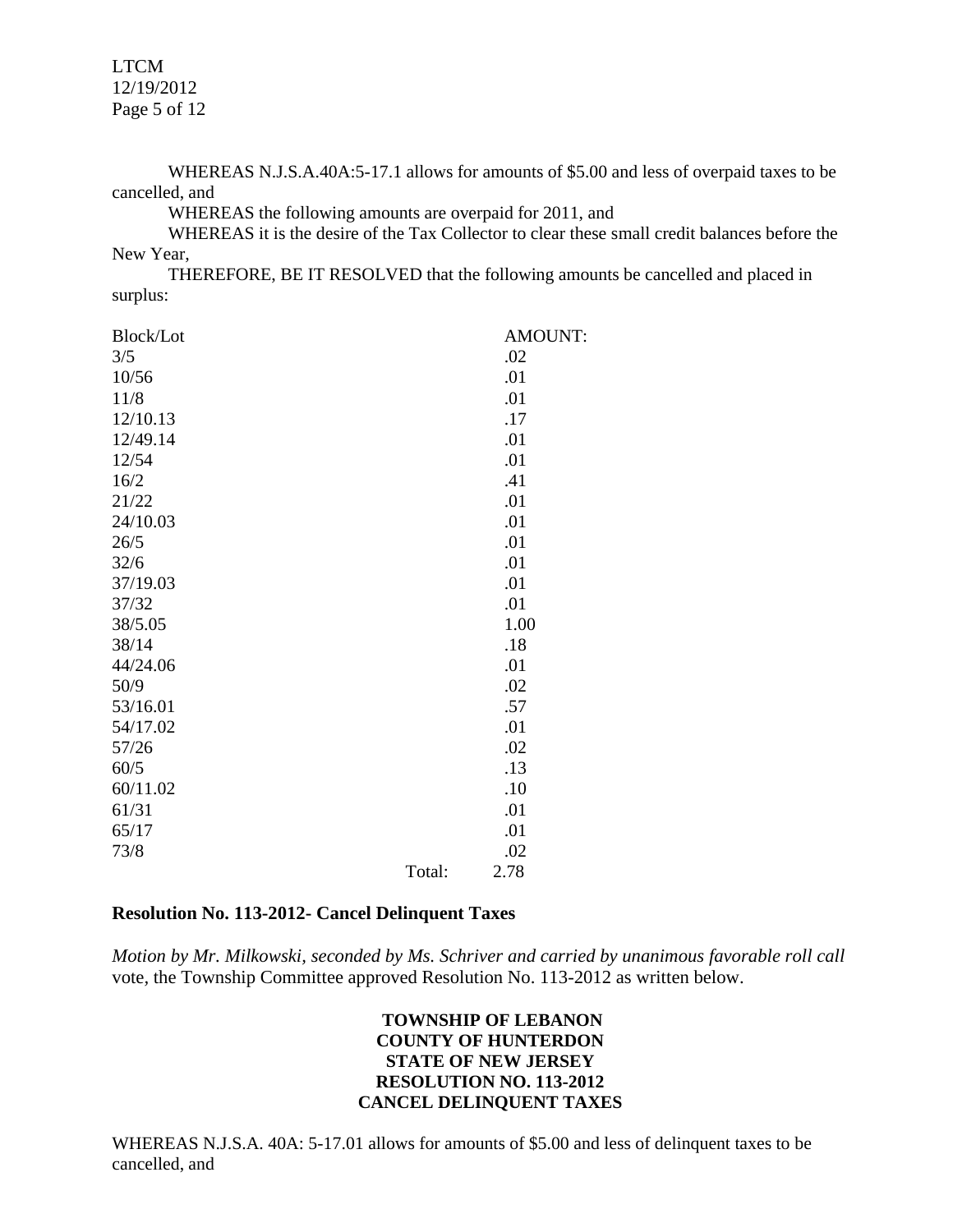LTCM 12/19/2012 Page 6 of 12

WHEREAS the following amounts are open and due for 2012, and WHEREAS it is the desire of the Tax Collector to clear these amounts. THEREFORE, BE IT RESOLVED that the following amounts be cancelled:

| <b>Block/Lot</b> | Amount |
|------------------|--------|
| 10/8 Q0003       | .02    |
| 10/53            | .06    |
| 16/20.02Q0024    | .06    |
| 28/6             | .05    |
| 29/12            | .01    |
| 29/32.06         | .06    |
| 30/48.01         | .01    |
| 35/15            | .01    |
| 35/67.01         | .18    |
| 37/23.11         | .01    |
| 37/35            | .01    |
| 37/42.03Q0259    | .01    |
| 38/100.04        | .05    |
| 38/113.03        | .30    |
| 49/4             | .50    |
| 49/76            | .03    |
| 53/19            | .52    |
| 57/47.01Q0169    | .01    |
| 59/4             | .01    |
| 61/40Q0186       | .03    |
| 64/5             | .50    |
| 69/52.07         | .40    |
|                  |        |

Total: 2.84

#### **Resolution No. 114-2012 - Transfers**

*Motion by Ms. Schriver, seconded by Mr. Morrison and carried by unanimous favorable roll call*  vote*,* the Township Committee approved Resolution No. 114-2012 as attached.

#### **TOWNSHIP OF LEBANON COUNTY OF HUNTERDON STATE OF NEW JERSEY RESOLUTION NO. 114-2012**

#### **OLD BUSINESS**

### **FEMA – Hazard Mitigation Grant Program Agreement**

Attorney Cushing stated that there was a grant submitted to be signed by the Township Committee at the last meeting. Attorney Cushing reviewed the grant and had some questions. The matter was held until this meeting so additional information could be obtained. Attorney Cushing stated that the grant will help certain property owners whose property is located adjacent to the river and will help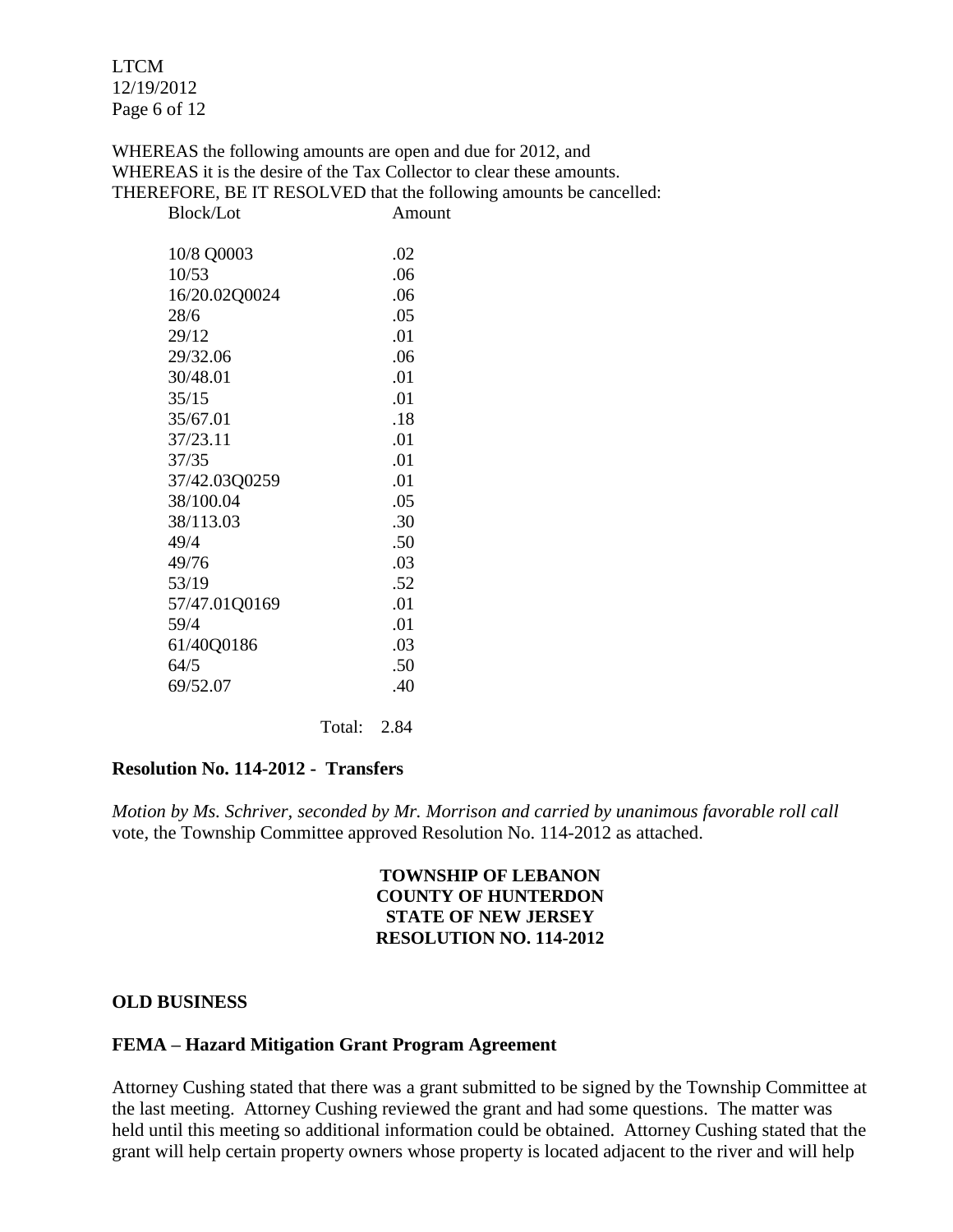LTCM 12/19/2012 Page 7 of 12

to lift their homes above the base flood level. Attorney Cushing and Engineer Steve Risse met with a representative from FEMA, a representative from the NJ State Police OEM and property owners that live on Raritan River Road. The grant does not require that the Township be involved in the contracting portion of it. The money will come to the Township like a traditional grant. The money will then be paid to the property owners upon the submission of certain documents to the Township Engineer who will administer the grant. There is no cost to the Township as there is money built into the grant to pay for the administrative fees. There will be approximately \$10,000.00 for the administration of the grant which Engineer Risse feels to be sufficient. There may be bookkeeping that would be the responsibility of the Township. The Committee will need to determine who will oversee that aspect of the grant. Attorney Cushing stated that there may be a small cash flow delay in the process of reimbursing the residents as the State will have to pay the Township prior to the Township paying the property owners. This will avoid the need for the money to be paid by the taxpayers.

Engineer Risse stated that there is a scope of what is acceptable under the grant. He will be reviewing the property owner's invoices to insure that the costs are for items that are covered by the grant. Once approved, the documents will be sent to the State OEM for processing and reimbursement to the Township. The reimbursement is to be for 75% of the invoiced amount and the property owner will be responsible for the remaining 25% of the cost. The homeowner will pay the vendor directly and will then submit the invoices to Mr. Risse for reimbursement. Once the Township is reimbursed from FEMA the homeowner will be compensated.

Attorney Cushing stated that there should be no financial burden to the Township or liability.

Mr. Gene Slowinski of Raritan River Road commended whoever put in for the grant as it is tremendously helpful for the residents. Mr. Slowinski stated that the grant has been used all over the country during disasters and is a well-established grant and has a good track record. Mr. Slowinski stated that at the FEMA meeting everyone wanted to be sure that there was no cost or risk to the Township. Mr. Slowinski stated that the property owner will pay the bill prior to the submission to the Township, therefore there will be no risk to the Township.

*Motion by Ms. Schriver, seconded by Mr. Milkowski and carried by unanimous favorable roll call*  vote, the Township Committee authorized the Mayor and the Clerk to execute the State Local Grant Agreement; Hazardous Mitigation Grant Program DR-4033.

## **Gail Glashoff Correspondence – Rehab Loan for New Roof**

At an earlier meeting the Township Committee had asked for clarification on the amount of plywood included in the Deegan Brothers proposal. The Clerk stated that the proposal included two sheets of plywood. Any additional sheets of plywood needed will be billed for as listed in the proposal.

*Motion by Ms. Schriver, seconded by Mr. McKee and carried by favorable roll call vote, the* Township Committee awarded the contract for the Rehab Roof Replacement to Deegan Brothers in the amount of \$6900.00 which was recommended by the Construction Code Official. AYES: Schriver, Wunder, McKee, Morrison ABSTAIN: Milkowski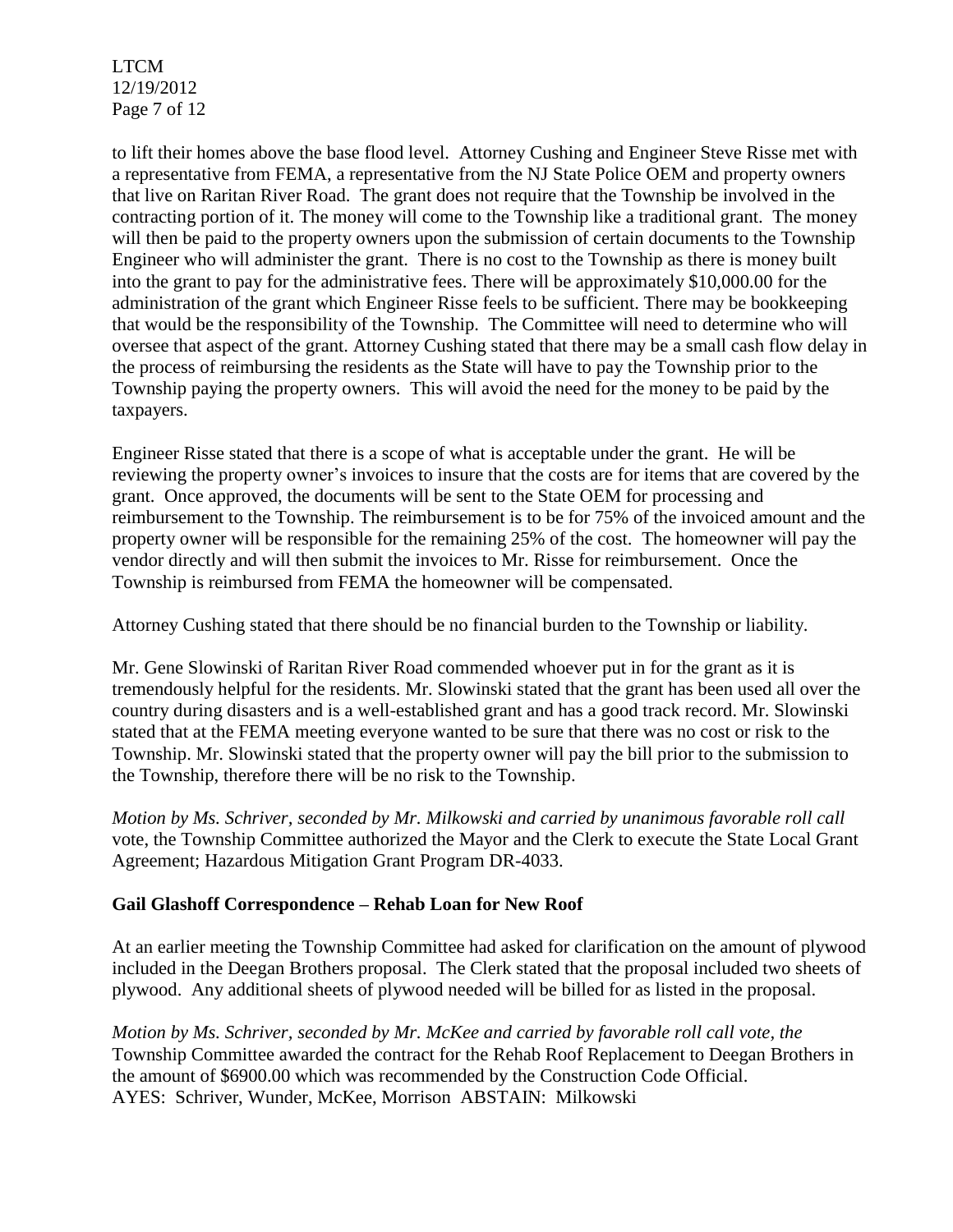LTCM 12/19/2012 Page 8 of 12

## **CWA Contract Approval**

The CWA has approved the CWA Contract proposal.

*Motion by Ms. Schriver, seconded by Mayor Wunder and carried by unanimous favorable roll call*  vote, the Township Committee approved the CWA Contract as submitted by the Township Attorney.

### **Darin Vogel – Environmental Consulting Services Proposal**

Ms. Schriver stated that she spoke to Mr. Vogel, after the last meeting, regarding his proposal and suggestions for additional testing to be conducted at Fire Station No. 1. Ms. Schriver recommended that the Committee review Mr. Vogel's proposal and requested that the matter be discussed at the January 16, 2013 meeting. Ms. Schriver stated that there are items that she feels should be addressed such as the vapor sampling and the well abandonment.

### **NEW BUSINESS**

### **EJ Skidmore 11/15/2012 OPRA Request – Executive Session Minutes**

Attorney Cushing stated that there was an OPRA Request submitted by Mr. EJ Skidmore for minutes which pertained to the LOSAP matter. The minutes requested are Executive Session minutes. Attorney Cushing stated that he has reviewed the minutes and as the LOSAP issue has been discussed publically he does not feel that there is any real reason to keep the minutes confidential at this time.

*Motion by Mayor Wunder, seconded by Ms. Schriver and carried by favorable roll call vote, the* Township Committee authorized the release of the Executive Session minutes as suggested by Attorney Cushing in the interest of being transparent. AYES: Schriver, Wunder, McKee, Morrison ABSTAIN: Milkowski

### **DPW Manager – Request to Purchase a New Electric Vehicle Lift**

Mr. Milkowski stated that he spoke to the DPW Manager and he is looking to purchase an electric lift to be used for the maintenance of police cars, pick up trucks and smaller trucks. The lift is a Rotary SPO-12, 12,000 lb lift. Mr. Milkowski stated that he is familiar with some lifts and believes this to be a very good one. Mr. Milkowski recommended purchasing the lift as requested by the DPW Manager.

*Motion by Mr. Milkowski, seconded by Ms. Schriver and carried by favorable roll call vote, the* Township Committee authorized the purchase of an electric lift in the amount of \$8000.00 from Hoffman Services Inc. The price for this lift includes delivery and installation and will be purchased through the Somerset County Coop. The cost of the purchase will be covered by the DPW 2012 Operating Budget.

### **DPW Manager – Request to Purchase a Tire Changer**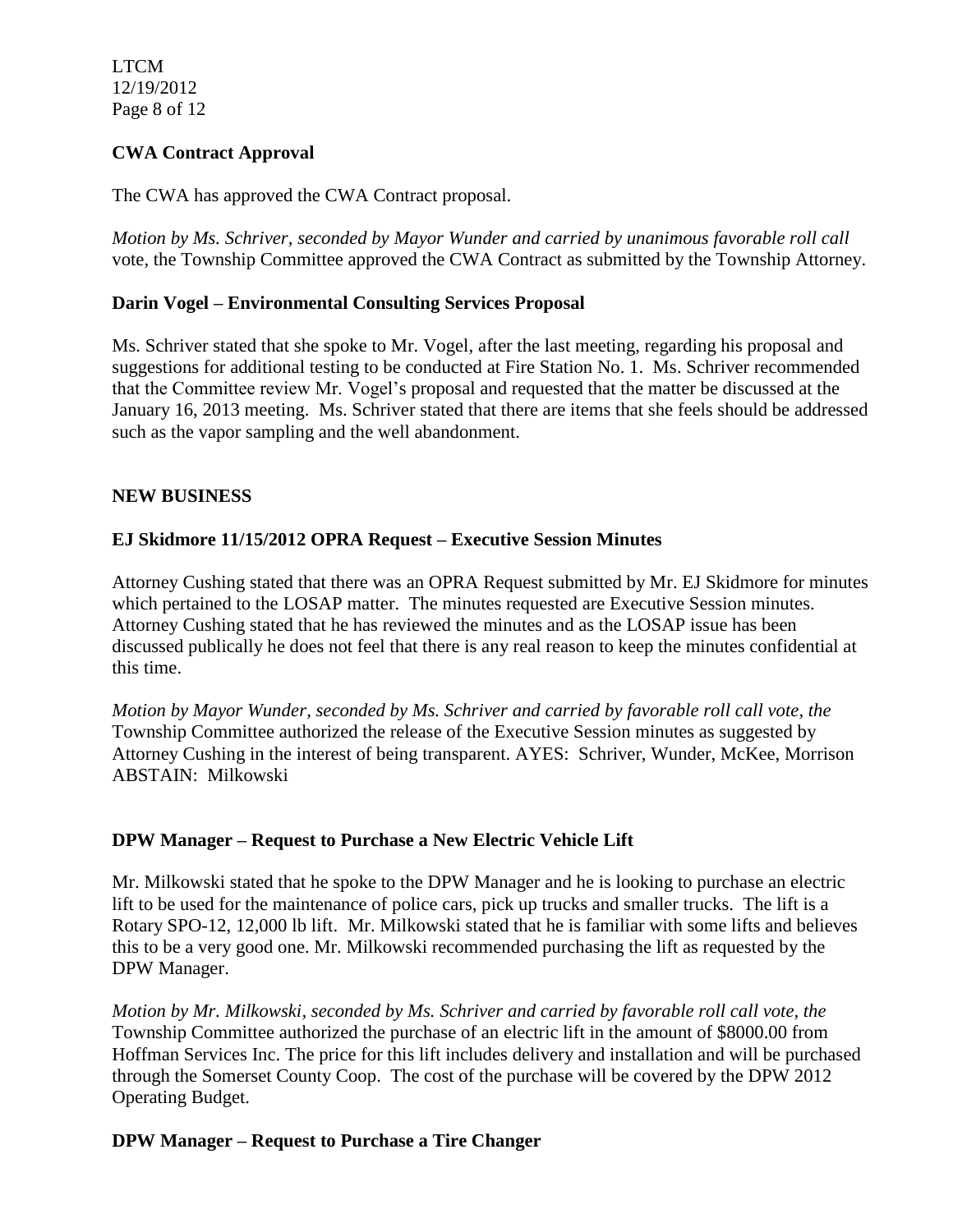LTCM 12/19/2012 Page 9 of 12

*Motion by Mr. Milkowski, seconded by Ms. Schriver and carried by favorable roll call vote, the* Township Committee authorized the purchase of a EHP Series Tire Changer. The Tire Changer will be purchased through Snap-on Industrial at a cost of \$8631.18. The price for this changer includes delivery and will be purchased through the Morris County Coop. The cost of the purchase will be covered by the DPW 2012 Operating Budget.

## **Merger of Planning Board and Board of Adjustment**

Mr. Milkowski asked the Committee if they would like to look into the possibility of merging the Planning Board and the Board of Adjustment. Mr. Milkowski stated that the Township is being sued for a matter that was heard by the Planning Board. Those filing the suit claim that the matter should have been heard by the Board of Adjustment. Mr. Milkowski stated a joint Board may have avoided the suit. Mr. Milkowski stated that he would like to see if there was any interest by the Committee. Mayor Wunder stated that he feels that having two Boards seems to work for the Township as it has for a long time and questions the upset it may cause the Board members who have given their time as volunteers for the Township. Ms. Schriver stated that the Committee did look into the possibility several years ago and decided that the Boards should remain separate at that time. Ms. Schriver stated that things need to be taken into consideration and questioned whether feedback will be requested from the two Boards on the matter. Mr. Milkowski stated that yes the Boards would have to provide their input and only brought up the matter to see if there was interest by the other Committee members.

## **COMMITTEE REPORTS**

**Committeewoman Schriver** - Ms. Schriver stated that she attempting to put materials together for applications for two grants. Ms. Schriver has been following the Quest Environmental report relative to Fire Station No. 1. She feels that the issue is something that the Committee needs to stay on top of. The goal is to eliminate the need for testing at the site and hopefully the report will help if the Committee follows through with items suggested.

**Deputy Mayor Milkowski-** Mr. Milkowski stated that the DPW is looking to buy two new pieces of equipment; a tire changer and an electric lift. Construction is moving along on the building. The biggest hold up right now is the electric. The power company has electric running to the pole and the electrician has wire running from the pole to the building. It now needs to be tied in once they receive the Cut-in Card. The fueling station is installed and has been tested; however, it cannot be used until the power is installed.

**Mayor Wunder-** Mayor Wunder had nothing to report.

**Committeeman McKee**- Mr. McKee has nothing to report at this time. Ms. Schriver asked if there was a report from the Squad. Mr. McKee stated not at this time.

**Committeeman Morrison –** Mr. Morrison stated that the Police and Fire are up to date.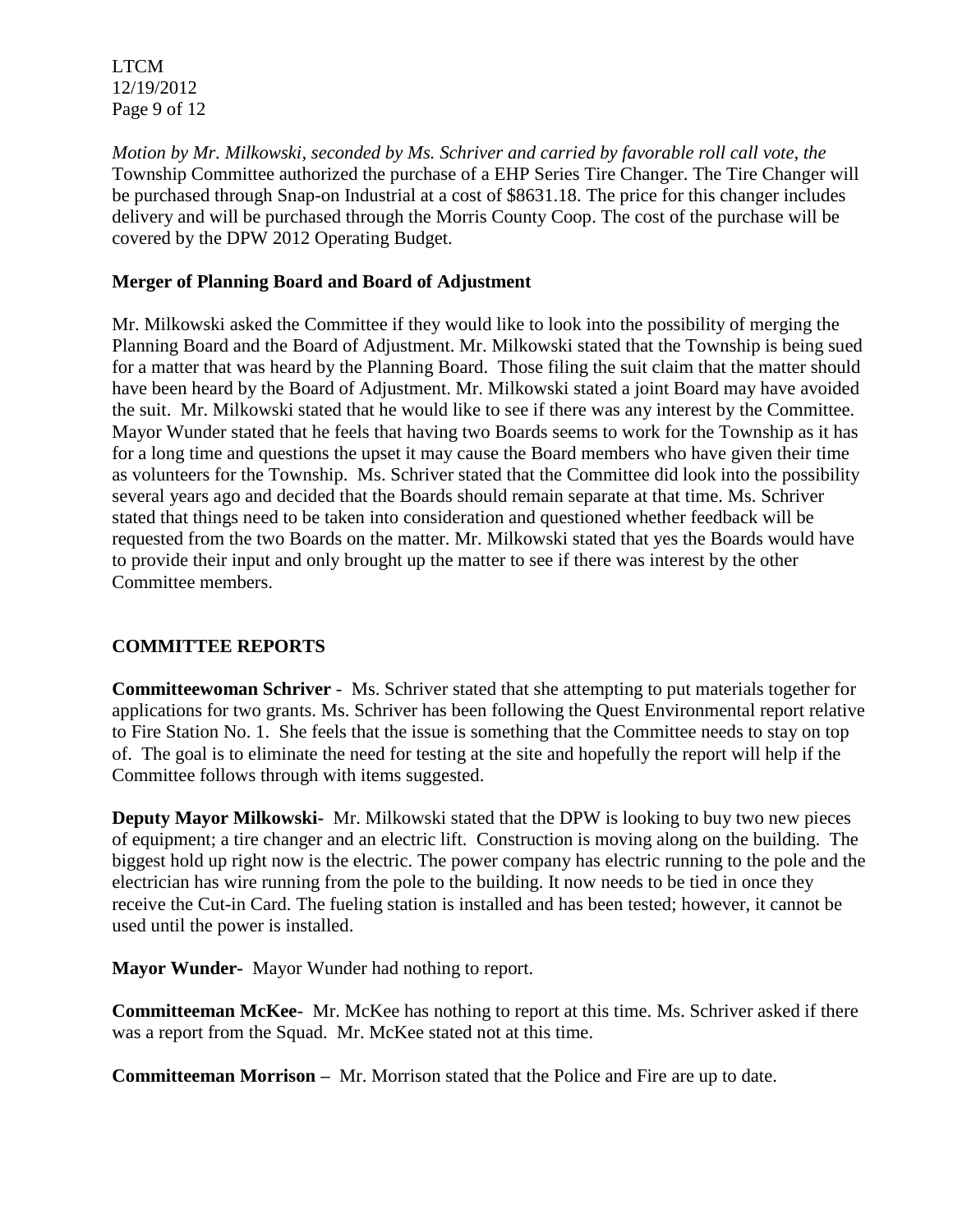LTCM 12/19/2012 Page 10 of 12

## **PRESENTATION OF VOUCHERS**

Committee Members provided a description of vouchers exceeding \$1000.00.

*Motion by Ms. Schriver, seconded by Mr. McKee and carried by unanimous favorable roll call vote*, the Township Committee approved the December 19, 2012 bill list in the amount of \$247,763.27.

### **CORRESPONDENCE**

- a. Chambers Architect DPW Project Update
- b. Tax Collector's Report for the Month of November 2012

# **PUBLIC COMMENTS**

*Motion by Ms. Schriver, seconded by Mr. Milkowski and carried by unanimous favorable roll call*  vote, the Township Committee opened the Public Comment portion of the meeting.

Ms. Nancy Darois thanked the Committee for their efforts in 2012 and was happy that the public was provided papers to look at.

Ms. Kathryn Koch stated her concerns with the Committee merging the Planning Board and the Board of Adjustment. She feels that it is not a good move as it puts a heavy burden on a Land Use Board as they have to hear all applications. Ms. Koch stated that she feels that it is hurtful to the Board members also.

Mr. Victor Hoffman thanked the Committee for all of the work they did in 2012 and thanked Mayor Wunder for his service. Mr. Hoffman asked Mr. Milkowski how the 30 day period works, under FEMA, with the chipping of branches from the storm. Mr. Milkowski stated that he did not obtain the information at this time. Discussion was held on an outside outfit conducting the storm clean up. Mr. Milkowski will speak with the DPW Manager on the matter.

Mr. Hoffman asked Attorney Cushing if there was any additional information on the Swack Church. Attorney Cushing stated that the last issue he looked into was whether there was a legal consequence to the ownership of a graveyard. The issue has never been addressed therefore that is where the matter stopped. Mr. Hoffman asked if there are certain rules for a cemetery. Attorney Cushing stated that there are and he will provide a copy of the statute to the Historians.

Ms. Maggie McGuire discussed with the Committee the CRS Program and the need for the Township to follow up with it. Ms. McGuire stated that the Township is entitled to funds should they meet the requirements under the CRS Program. Engineer Steve Risse will look into the program on behalf of the Committee. Ms. McGuire thanked Mr. Risse for all of his effort in helping the residents through the FEMA process. Ms. McGuire stated that communications needs to be improved on all levels of government as it is lacking. Ms. McGuire stated that she was not informed of a provision in the FEMA Grant application, until 24 hours ago, which may now prohibit her from receiving grant money. Ms. McGuire did not realize that the Township had to approve the grant application prior to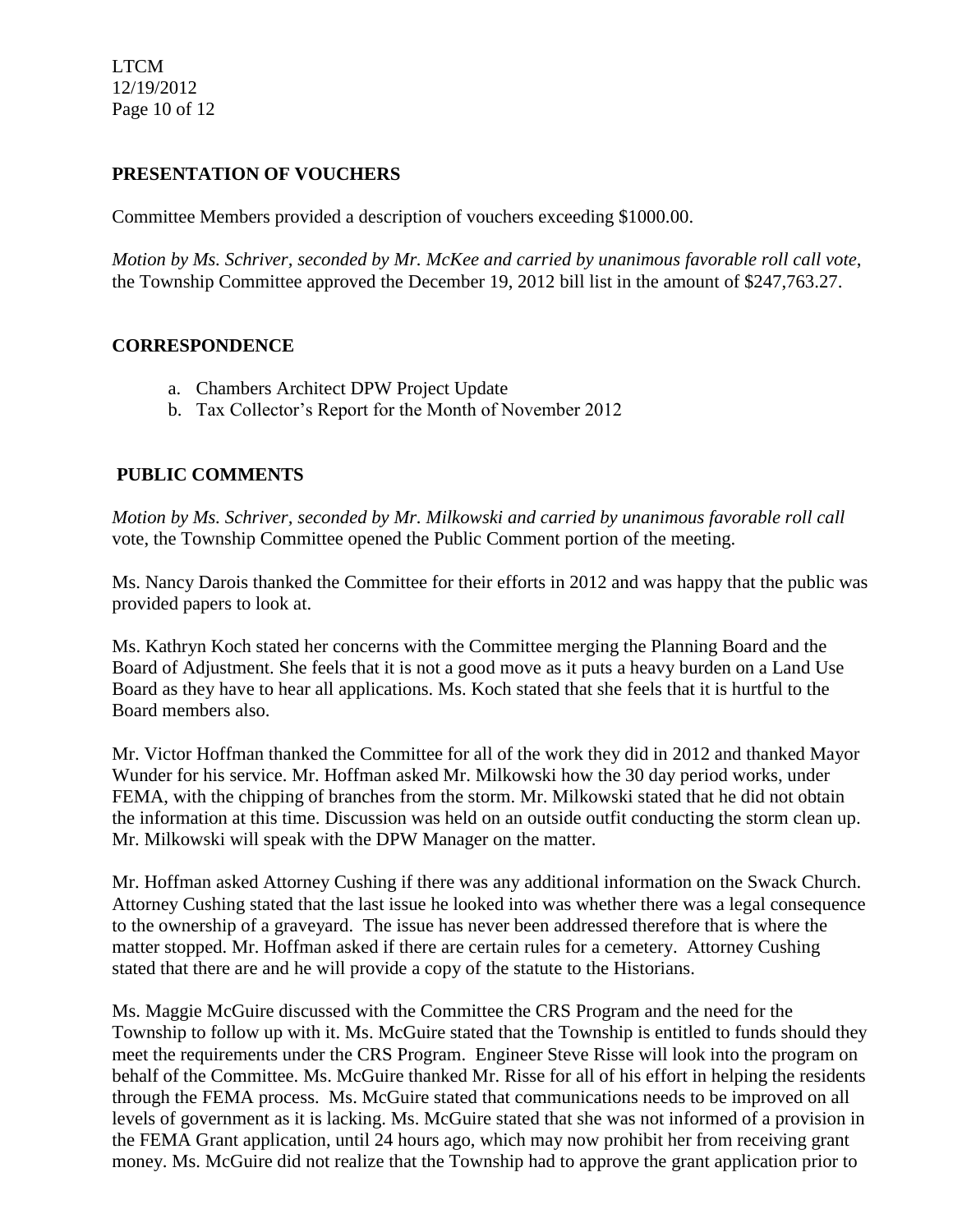LTCM 12/19/2012 Page 11 of 12

construction commencing. The grant application was approved this evening and Ms. McGuire's home is close of completion. This may restrict Ms. McGuire for receiving FEMA assistance. Ms. McGuire asked if the Township will stand behind the residents who may be denied FEMA funds due to a lack of communication. Ms. McGuire informed the Committee that FEMA money can also be used for the removal of wood which could include ice blocks in streams that cause potential dangers.

Ms. Kathleen Paige asked for guidance on a neighbor whose tree fell and caused damage to Ms. Paige's property and additional trees that are a risk to her home and property. Attorney Cushing stated that this is a neighbor vs. neighbor problem not a Township matter. Attorney Cushing suggested that Ms. Paige contact her attorney for advice.

Mr. Gary MacQueen stated that he appreciated Attorney Cushing's comments in the newspaper regarding matters discussed at the last meeting. Mr. MacQueen stated that he feels bad for the residents on River Road who have not received their FEMA money yet and hopes that Engineer Risse and the Committee can help them out. Mr. MacQueen commended Mr. Risse on a job well done. Mr. MacQueen asked how the money will be handled once received from FEMA, if it will be in one account or individual accounts. Mr. MacQueen suggested having separate accounts.

Mr. MacQueen commented on the use of cell phones during public meetings and suggested that signs be placed in the building that electronic devices are not permitted. Attorney Cushing stated that he does not think that you can restrict electronic devices however you can make mention at the start of the meeting that the device must be silenced.

Mr. MacQueen stated that in the past the merging of the Planning Board and the Board of Adjustment has been looked into. It was determined that there would be no cost savings and the people who volunteer for the Board enjoy what they are doing. Mr. MacQueen stated that two Boards work for the Township and there is a checks and balance between the two.

Ms. Nancy Darois stated that when there are storms they come from above and if the residents worry about their trees they should cut them down. Property owners are responsible for their own properties.

*Motion by Mr. McKee, seconded by Mr. Morrison and carried by unanimous favorable roll call the* Township Committee closed the public comment portion of the meetings.

Mayor Wunder thanked the staff and the Clerk for their help. Mayor Wunder thanked the Planning Board, Board Adjustment members, Mr. MacQueen, and Mr. Bruce Terzuolo.Mayor Wunder stated that he feels that people take the member's volunteer time for granted and that the Committee should be very grateful that the Township has that level of volunteerism. Mayor Wunder stated that there is a signup sheet for a Community Emergency Group on the Board outside of the Clerk's office. Mayor Wunder stated that if there is anyone interested in joining the group they can sign up prior to the end of the year. Mayor Wunder will put together an email list and will work with the OEM Coordinator to put together a better communication plan for future storms. Mayor Wunder stated that he hopes that the Committee will look into having someone oversee grants for the Township, possibly part time and on the payroll. The grants can be complex and the Township may be missing out on grants that the Township could be benefiting from. Mayor Wunder thanked the Historians for the Christmas Tree Lighting. There was one complaint received. The Clerk will provide a copy to the Historians. Mayor Wunder stated "that being Mayor is like being owner of a boat, the first day is